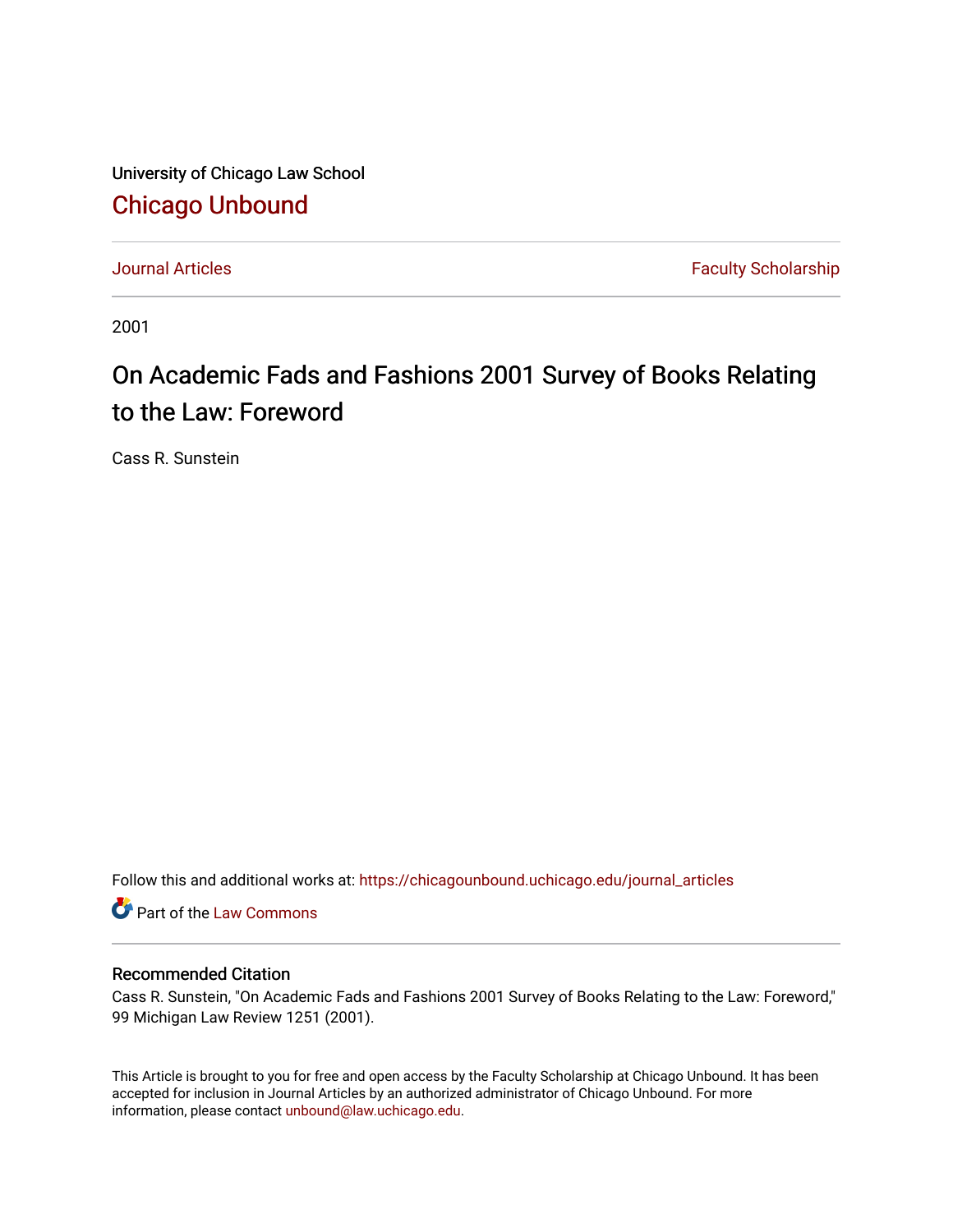# **FOREWORD: ON ACADEMIC FADS AND FASHIONS**

#### *Cass R. Sunstein\**

#### **I. INTRODUCTION**

**Why** did critical legal studies disappear? Will it reappear? **Why** does the Federalist Society prosper? **Why,** and when, do people write books on constitutional law, rather than tort law or antitrust? **Why** did people laugh at the notion of "animal rights," and why do they now laugh less? **Why** do law professors seem increasingly respectful of "textualism" and "originalism," ideas that produced ridicule and contempt just two decades ago? How do book reviewers choose what books to review? **Why** has law and economics had such staying power?

Academics are generally committed to truth, and they are drawn to ideas that can be shown to be good ones. The most optimistic answer to these questions is that ideas survive because and to the extent that they are true or good. On this view, law and economics has outlasted critical legal studies because it has much more to offer. Textualism and originalism have had a resurgence because much can be said on their behalf. Book reviewers, in the academic domain, tend to choose to review the best books.

In my view, these claims contain some truth, but they are far too optimistic. Academics, like everyone else, are subject to *cascade effects.* They start, join, and accelerate bandwagons. More particularly, they are subject to the *informational signals* sent by the acts and statements of others. They participate in creating the very signals to which they respond. Academics, like everyone else, are also susceptible to the *reputational pressures* imposed by the (perceived) beliefs of others. They respond to these pressures, and by so doing, they help to amplify them. It is for these reasons that fads, fashions, and bandwagon effects can be found in academia, including the academic study of law. Fortunately, the underlying forces can spark creativity and give new ideas a chance to prosper. Unfortunately, these same forces can also produce error and confusion.

1251

<sup>\*</sup> Karl N. Llewellyn Distinguished Service Professor of Jurisprudence, University of Chicago, Law School and Department of Political Science. - Ed. I am grateful to Jack Goldsmith, Tracey Meares, Eric Posner, and Richard Posner for helpful comments on an earlier draft.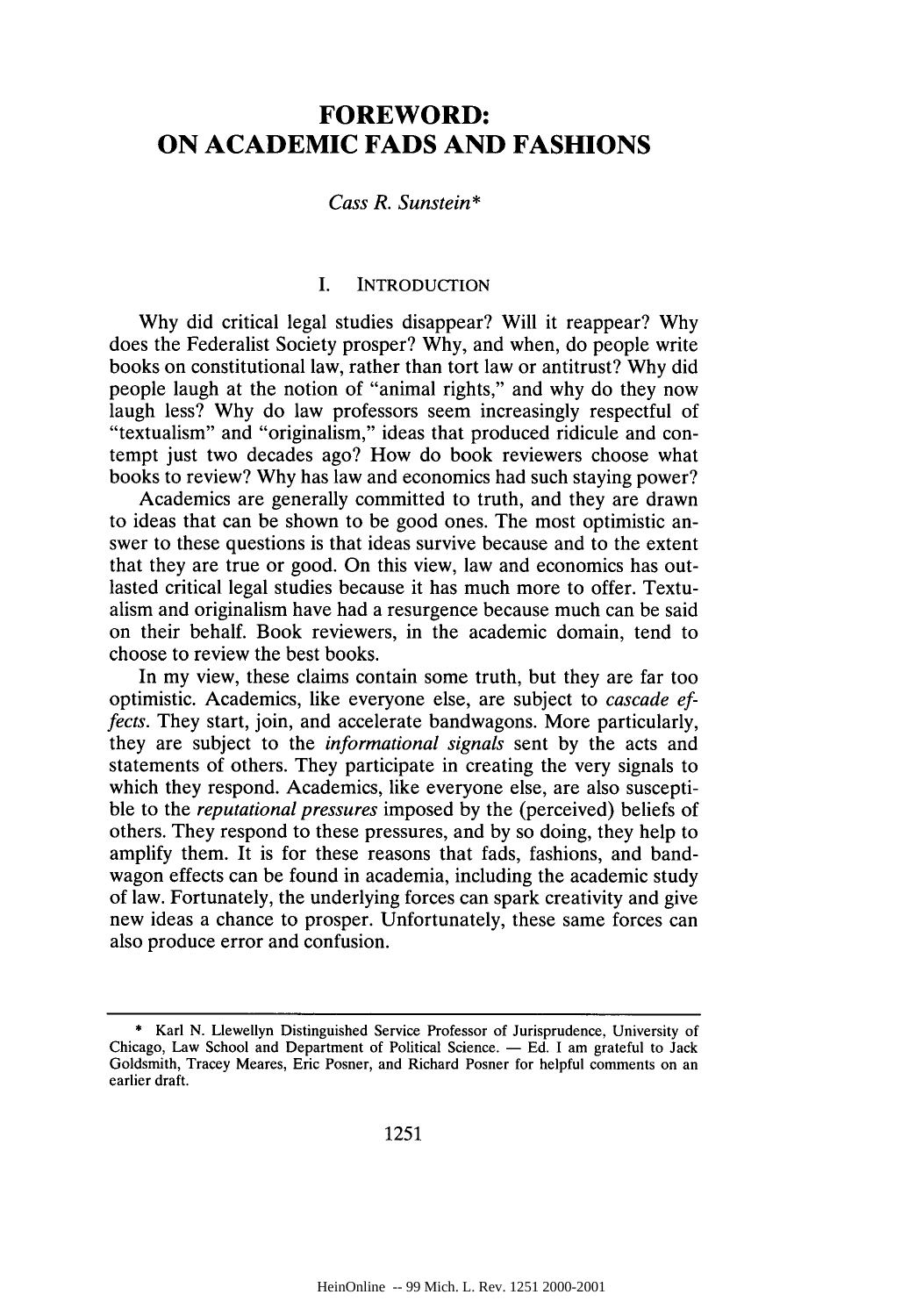Sometimes cascades have enduring effects. But in many fields academic cascades are fragile, with numerous people focusing on issues and adopting methods that disappear in short order. Some cascades produce unpredictable and seemingly random movements, as external shocks lead in dramatic directions. In social life, small sparks cause wildfires; it is for this reason, among others, that we cannot easily predict future academic trends, or foresee new movements in the academic study of law. (In 1985, would it have been possible to predict the resurgence, in the 1990s, of interest in the study of social norms?<sup>1</sup> Or the rise of interest in cyberspace? In the Second Amendment?) There is even a tipping point phenomenon here, in which a certain pressure, from the perceived views of others, can produce a sudden "rush" toward a particular methodology or point of view.<sup>2</sup>

In this Essay, I attempt to cast light on the general topic of academic bandwagons and cascades, with particular reference to law. Several caveats are in order. First, my focus here is on trends in academic law, but informational and reputational signals are ubiquitous. The same forces discussed here help explain many social movements, including reactions to environmental risks, the rise and fall of communism, the success or failure of students and job candidates, the creation of ethnic identifications, and the rise and partial fall of affirmative action.3 Second, I do not mean to present any criticism of legal scholarship in general, or to depict those who produce it as especially prone to informational and reputational influences. A general attack on legal scholarship would be senseless, if only because so much of it is obviously excellent. Third, I aim only to establish the existence of cascade effects, not to give a clear test for distinguishing cascades from cases in which approaches and arguments have spread because of their merits (though some of my remarks will bear on that issue). Fourth, my treatment will be informal and anecdotal, offering examples that will, I hope, be intuitive and familiar. With respect to the underlying phenomena, I draw on some more systematic and formal treatments,<sup>4</sup>

**<sup>1.</sup>** Fueled by ROBERT **ELLICKSON,** ORDER WITHOUT LAW (1991).

<sup>2.</sup> For a popular treatment, see MALCOLM GLADWELL, THE TIPPING **POINT** (2000).

*<sup>3.</sup> See, e.g.,* David Hirschleifer, *The Blind Leading* the Blind: *Social Influence, Fads, and Informational Cascades, in* THE NEW ECONOMICS OF HUMAN BEHAVIOR 188, 189 (Mariano Tommasi & Kathryn Ierulli eds., 1995); TIMUR KURAN, PUBLIC LIES, PRIVATE TRUTHS (1997).

*<sup>4.</sup> See supra* note 3. A helpful overview is Sushil Bikchandani et al., *Learning From the Behavior of Others: Conformity, Fads, and Informational Cascades,* 12 J. ECON. PERSP. 151 (1998). In the social sciences, the analytical literature on cascades begins with Magoroh Maruyama, *The Second Cybernetics: Deviation-Amplifying Mutual Causal Processes,* 51 AM. SCIENTIST 164 (1963); THOMAS C. SCHELLING, MICROMOTIVES AND MACROBEHAVIOR (1978); and Mark Granovetter, *Threshold Models of Collective Behavior,* 83 AMER. J. OF SOC. 1420 (1978). For analysis of purely informational cascades, see Sushil Bikchandani, David Hirshleifer, & Ivo Welch, *A Theory of Fads, Fashion, Custom, and Cultural Change as Informational Cascades,* 100 J. OF POL. ECON. 992 (1992); David Hirschleifer, *supra* note 3;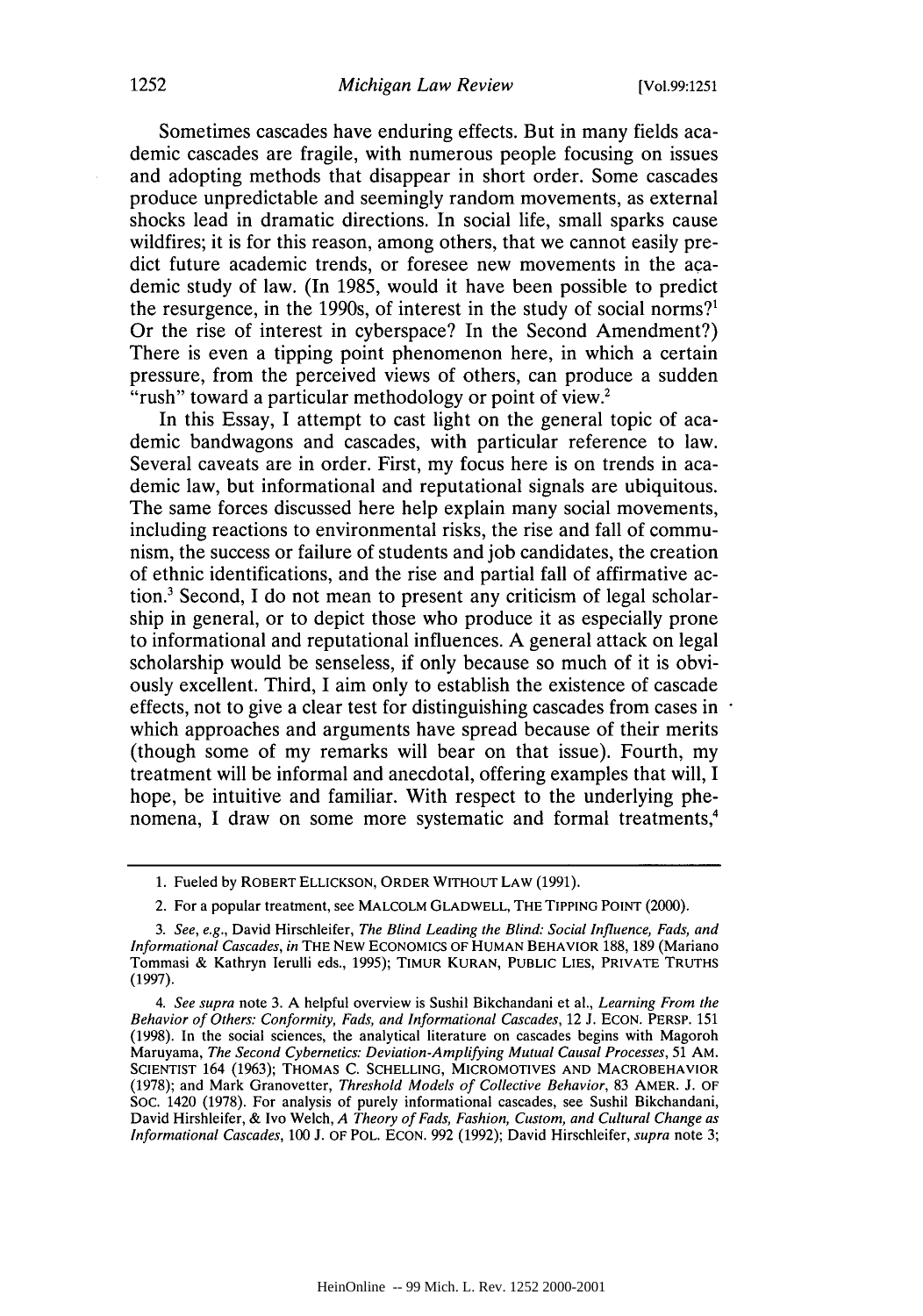#### *Foreword* May 20011 **1253**

## II. A NOTE ON ACADEMIC UTILITY FUNCTIONS AND THE MARKET FOR IDEAS

To make progress on this topic, it is necessary to have some sense of what academics care about, and also to know something about the nature of the market for academic ideas. On these subjects, I hope not to say anything controversial. But because some account is implicit in any description of cascades, I offer some brief notations.'

Most academics care about what most people care about. They seek to retain their jobs and to have the good opinion of (relevant) others. Few of them are indifferent to status. But they also care, more than most, about ideas, and they are willing to forego various benefits in order to be able to think and talk about issues suitable for teaching and academic research. Many academics are interested in pursuing truth as such. Those who do or use empirical work often fall in this category, and the same is true for those whose basic goal is to help produce clarity and coherence in the law. In the context of law, there is an additional point: Many academics would like to contribute to improvements in law and society by helping to make law better in the domains of, for example, antitrust law, race or sex equality, and freedom of speech. Of course academics are a diverse lot on these counts. For some, reputation matters a great deal; for others, the pursuit of truth or justice is especially important.

There is also a market for academic ideas, and this market will have significant effects on what academics do. In this market, academics are the producers, while consumers include other academics, students, government officials, judges, and law clerks. The extent of interest from these groups will of course vary with the material; some academic work, for instance, is of direct interest only to other academics. The market here is unusual in many ways, above all because no one pays directly for what academics produce. Law reviews usually do not compensate contributors for articles and essays, and the same is true for other journals (in economics and philosophy, for example) in

Lisa Anderrson & Charles Holt, *Information Cascades in the Laboratory,* 87 AM. ECON. REV. 847 (1997); Abhiijit Banerjee, *A Simple Model of Herd Behavior,* 107 Q. J. ECON. 797 (1992). *See also* B. Douglas Bernheim, *A Theory of Conformity,* 102 J. POL. ECON. 841 (1994) (discussing similar mechanisms).

<sup>5.</sup> This section was not included in the initial drafts of the paper. It was suggested by several commentators on an earlier draft, who urged an elaboration of the utility function of law professors and of the market for academic ideas. Obviously I think that the commentators are right, but the fact that these topics are discussed here is itself an illustration of the forces I discuss in this Essay.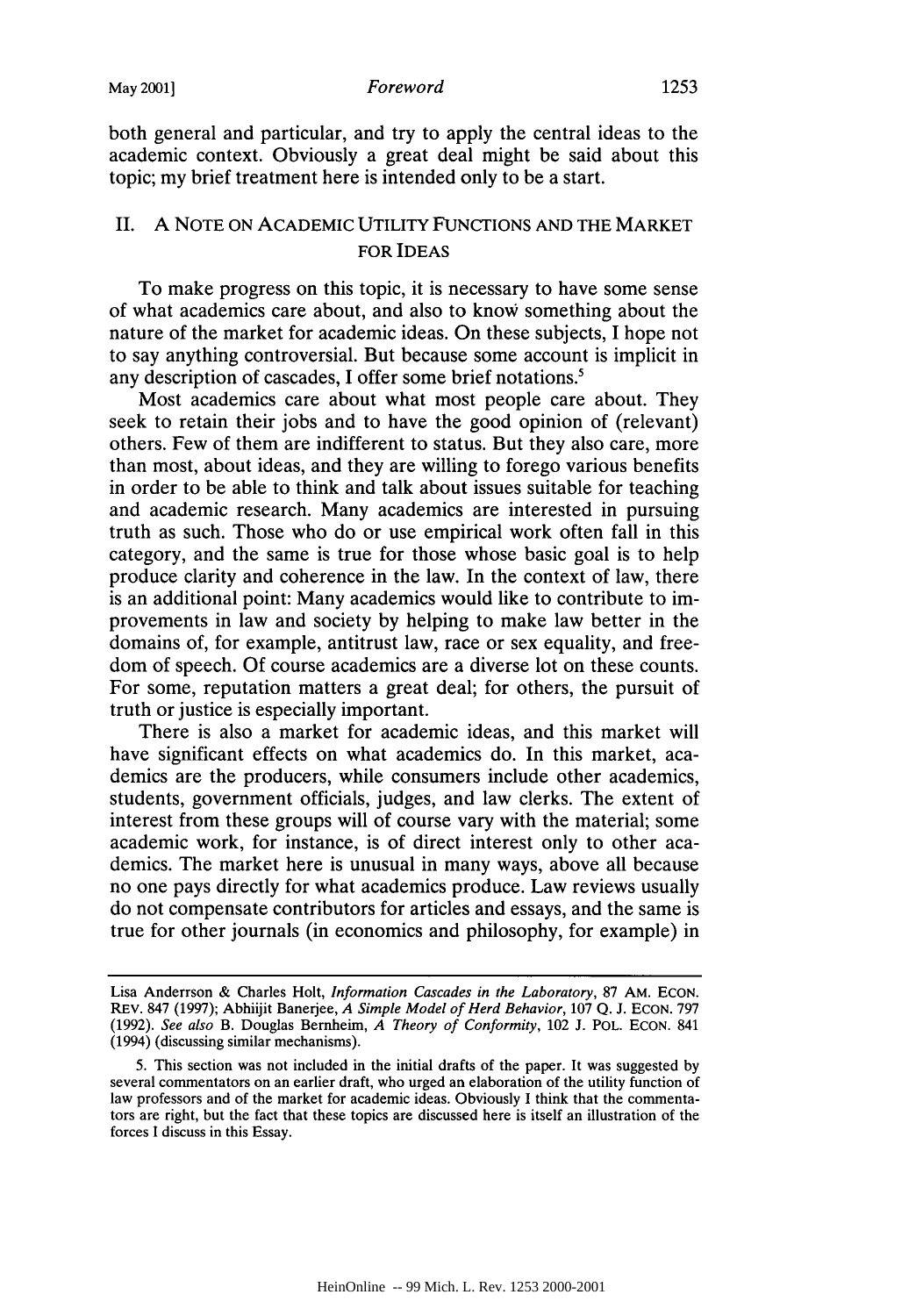which law professors might publish. Publishers will pay for the right to publish books, and professors receive royalties, but little money is usually involved, and hence the motivation for writing books is rarely material for academics. On the other hand, indirect compensation monetary and nonmonetary  $\frac{1}{\sqrt{2}}$  is omnipresent. Job opportunities are a direct function of what academics produce, and at many schools, salary is partly a reflection of quality and quantity of publications. Invitations to conferences and the like  $-$  dreaded by some, welcomed by many — are also affected by the perceived quality of academic work. It is here, above all, that the market disciplines academic activity.

In a well-functioning market, only or mostly valuable ideas will be produced — although of course some ideas will be valuable even if they are misleading or incorrect. But it is not at all clear that an ordinary economic market, based on the willingness-to-pay criterion, is a good way to produce valuable ideas in law or elsewhere. Such a market might well cater unduly to existing tastes or to the interests of those with a great deal of money to pay; research funding by groups with a large financial stake in outcomes is therefore a problem. The complex system of indirect compensation, alongside the tenure system, is commonly defended as a way of insulating the production of ideas from ordinary markets. **If** this complex system works extremely well (by the appropriate criteria), it will lack "bad cascades"  $-$  that is, cascades in which valueless ideas travel not because they are valuable, but because of the mechanisms that I will be discussing here. But I will suggest that in many contexts, an absence of private information, together with a concern for reputation and various features of human cognition, can produce academic cascades that are bad as well as good.

#### III. **INFORMATION-INDUCED ACADEMIC CASCADES**

Academic cascades take two forms: informational and reputational. Let us begin with the role of information.

Most people, in most domains, lack reliable information about what is true and what is right. For this reason, they are interested in the signals of others. The point holds for the selection of movies and restaurants and carpets; it holds for ideas as well. **If** you are unsure whether textualism is a sensible or pernicious approach to constitutional interpretation, you might care a great deal about other people's views. **Of** course academics, especially older ones, are sometimes settled in their views. Often they are confident that they know what to think, and to that extent, they are not terribly susceptible to the views of others. (Notice here that the precondition for immunity to informational influences is confidence about one's preexisting views, not adequate or accurate information.) But among some groups, and in some fields, any settlement is provisional and somewhat fragile. In many fields, including law, young people in particular can both influence and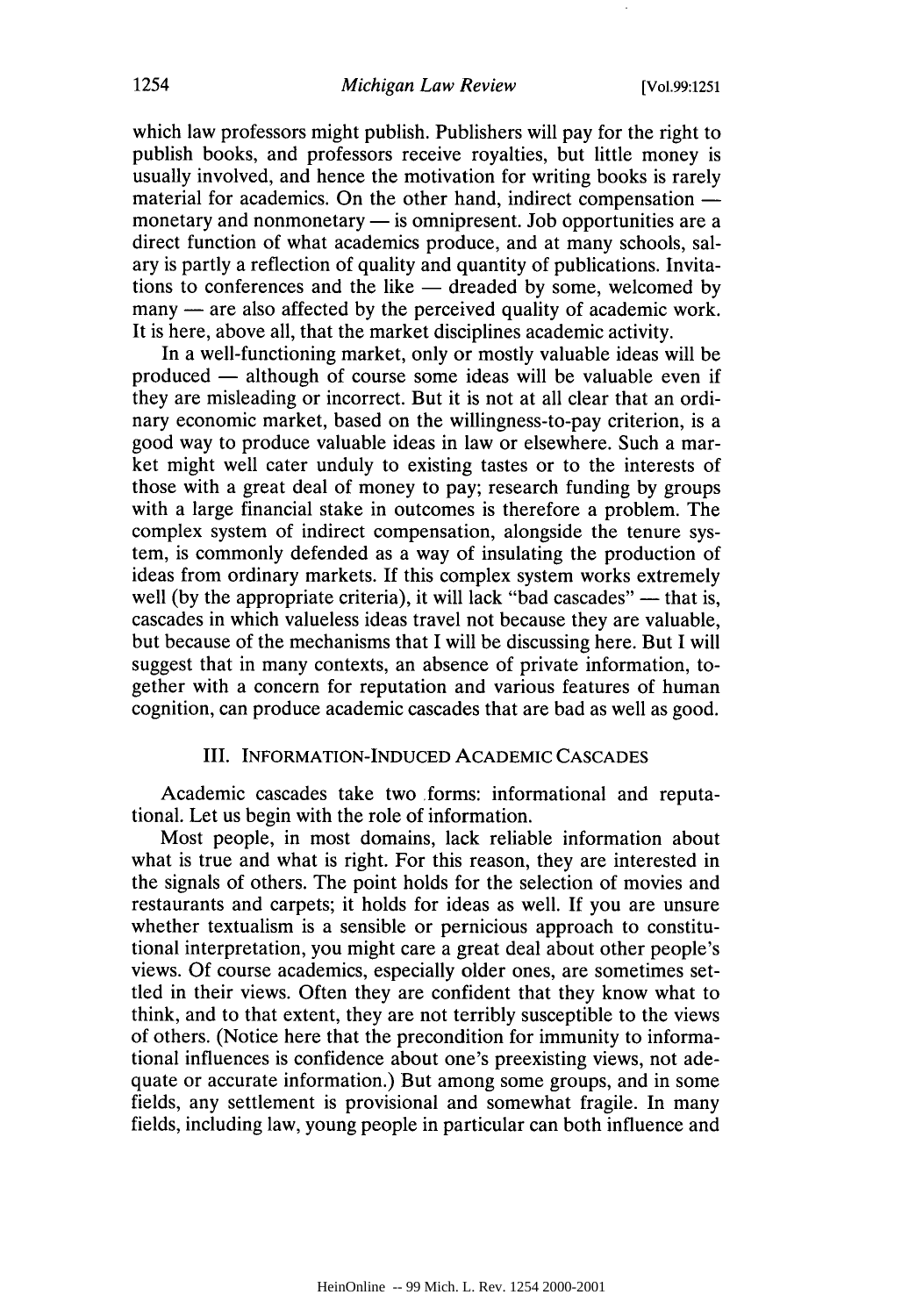be influenced by informational signals. If many people are susceptible to influence, cascades can readily develop. The significant swings in legal scholarship over the last decades suggest that academic lawyers are indeed susceptible.

Suppose, for example, that John, a young academic, does not know whether textualism is a sensible approach to constitutional interpretation, but that Mary, a slightly older academic, is in favor of it.<sup>6</sup> If John is otherwise in equipoise, but attaches value to what Mary thinks because she seems wise or has often been right in the past, it is easy to see how John might come to Mary's view. If John and Mary believe that textualism makes sense, Sally, a contemporary of John, might be moved to agree, at least if she lacks any reason to be confident that they are wrong. And once John, Mary, and Sally come to a certain view, David, a recently hired faculty member, will likely agree with them unless he has enough private knowledge  $-$  or, more precisely,  $confidence$   $-$  about his antecedent view to stand in their way. At some point one or more of these people might even produce an article or book in defense of textualism.

As stylized as this example seems, I believe that it captures a great deal about academic movements, in law and elsewhere. Consider, for example, the rise of feminism within the law schools, starting roughly in the mid-1980s. In many places, feminism appears to have succeeded through a kind of informational cascade, as people who would otherwise be skeptical or unsure came to think that feminist approaches had something to offer  $-$  not (in many cases) because they carefully investigated the underlying claims and believed that they were illuminating or right, but because the beliefs of others seemed hard to resist for those lacking a great deal of confidence in their own (skeptical) judgments. If so many people seemed to think feminist approaches to law were valuable, mustn't they be right?<sup>7</sup>

Or consider the life and apparent death of the critical legal studies movement, which flourished (again speaking roughly) from 1977 to 1989. When I was a visiting professor at Harvard Law School in 1987, critical legal studies powerfully influenced both students and younger faculty. A significant number of students appeared to sense what critical legal studies was about, and they seemed to agree with it. A significant number of assistant professors (some of them now professors, with apparently little continuing interest in critical legal studies) were in the same category. Within both groups, the informational signals sent by the large number of critical legal studies members were extremely important.

<sup>6.</sup> The example adapts from the treatment in Bikchandani, supra note 4.

<sup>7.</sup> In some contexts, a possible answer is that they might be wrong, especially if they are participating in a cascade, rather than acting independently.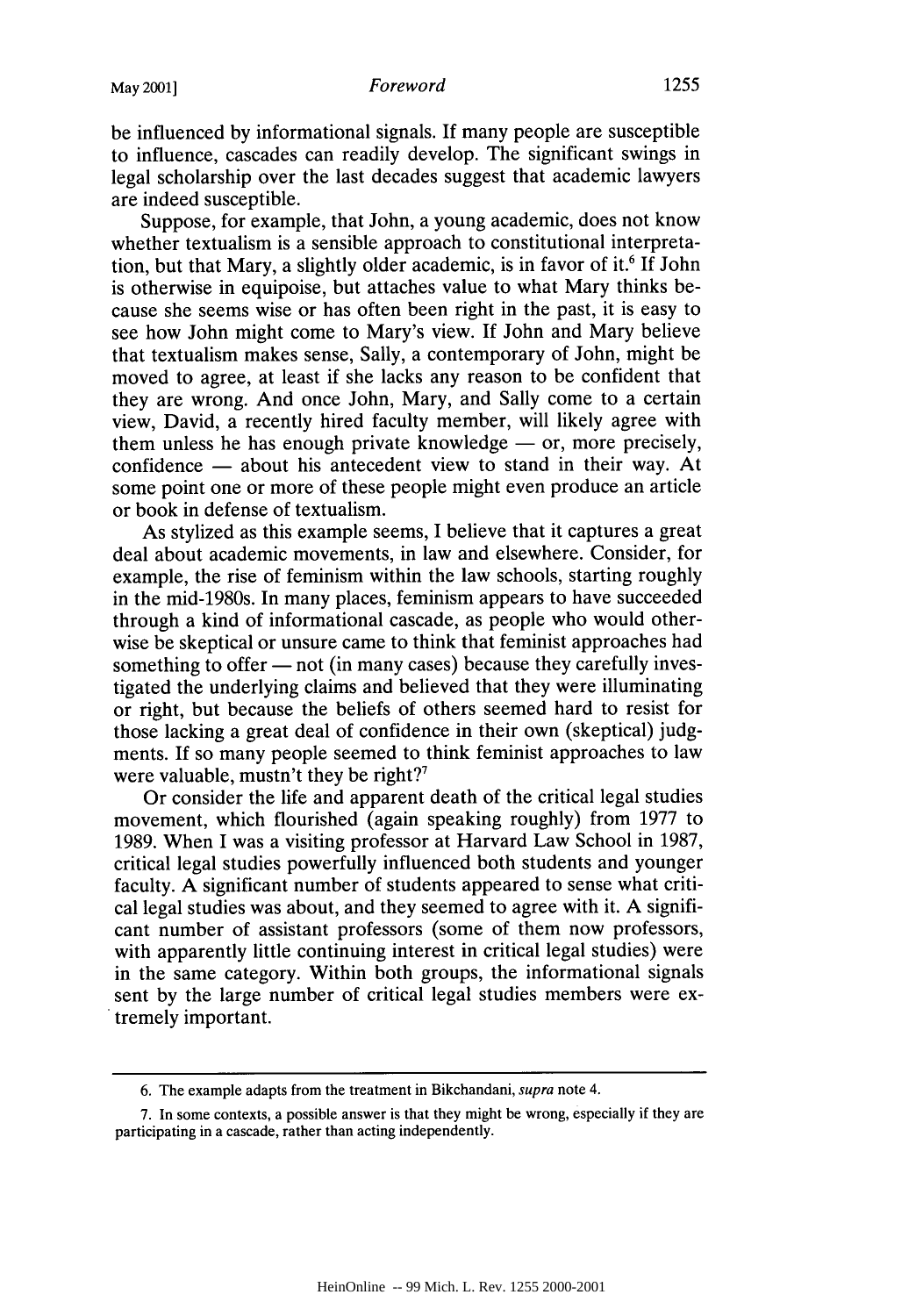At the University of Chicago Law School, much the same can be said, then and now, about the economic analysis of law. Many faculty members engage in economic analysis of law, and a majority of the faculty shows considerable interest in the basic approach. As a general rule, younger faculty members are especially interested in the informational signals sent by their colleagues, and at Chicago, many of them end up doing work that is influenced by economics. Cascade effects are even easier to observe within the student body, as certain concepts (involving, for example, the value of efficiency, the implications of the Coase theorem, and the futility of redistributive regulation) spread as if by contagion. Of course it is true that many students, and some faculty members, show no interest in the economic analysis of law. But mere exposure to economic thinking, voiced in many settings (including workshops, lunch discussions, and comments on articles), leads in the expected directions.

As informational cascades develop, people end up amplifying the very informational signals to which they have responded. Scholarship, including the production of articles and books, is much affected by processes of this kind. If this is so, it is possible to predict, with some confidence, that the publication of books on various topics or with various methodologies often will be highly concentrated over time, showing that fads and fashions play a role in the academic world as elsewhere.

In making these claims, I do not mean to make any normative claims about feminism, critical legal studies, or economic analysis of law. Nor do I mean to suggest that those who are vulnerable to informational pressures are weak or irrational. People who know that they have limited information certainly should pay attention to the signals given by others. And whether pressures of this kind will lead in desirable directions cannot be decided in the abstract. All that can be said is that the underlying mechanisms give little reason for confidence that academic "movements" will be good ones. Ideas can spread, even among people with some expertise, despite the fact that little is to be said on their behalf.

From these examples, we can also see the possibility of purely or mostly *local* informational cascades. Outside the academic world, some communities come to believe that abandoned hazardous waste dumps are extremely dangerous, whereas others think that they pose no hazard at all. So, too, some law schools might come to embrace the economic analysis of law, whereas others might see enthusiasm for traditional doctrinal analysis  $-$  not because of a large number of independent judgments, but because of mutual interactions and influences.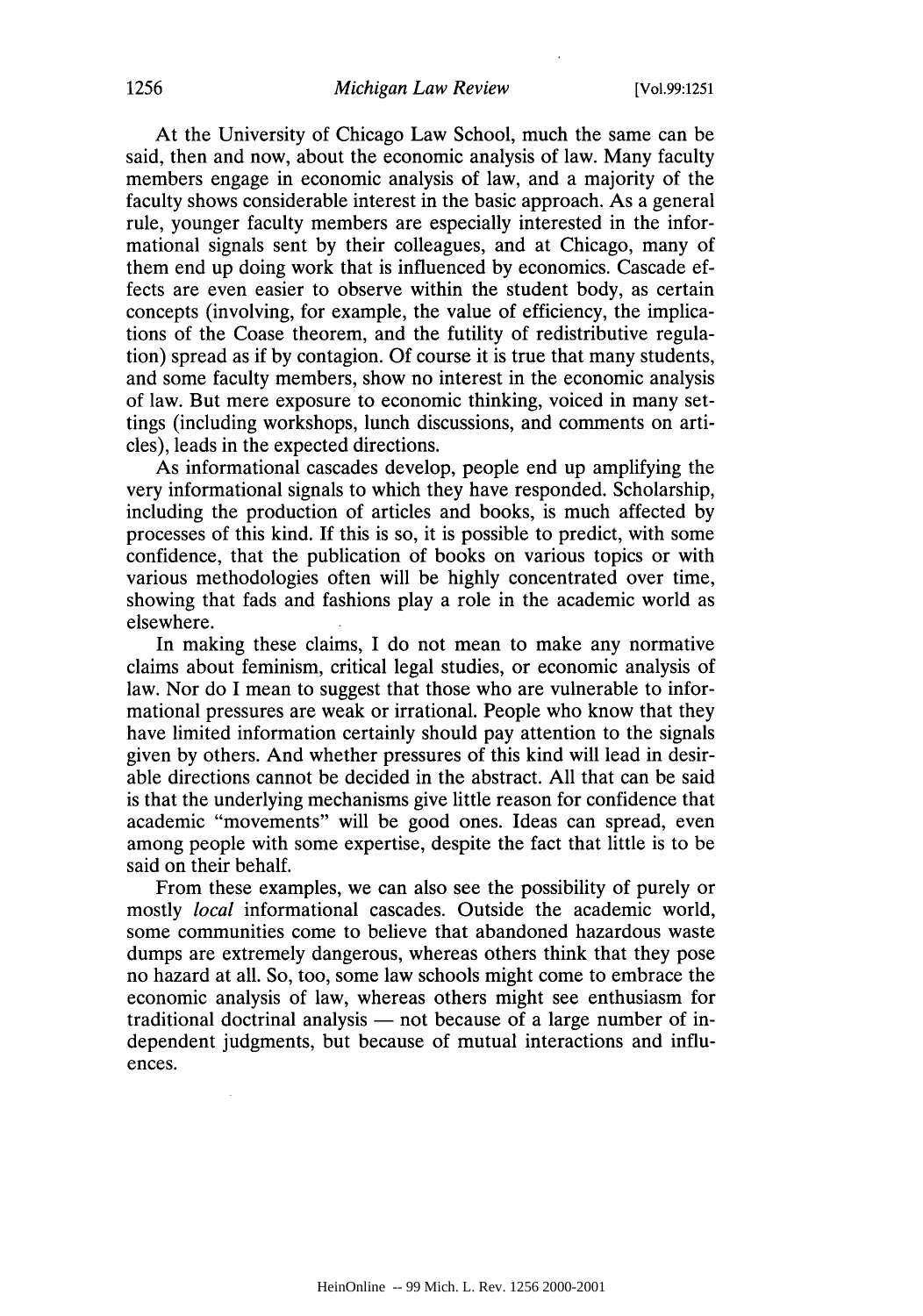#### IV. REPUTATION AND REPUTATIONAL CASCADES

It should be clear that something important is missing from the picture: people's concerns about their reputations.' Generally people care about what others think of them, and most academics are, on this count, like most other people.

In many law schools and economics departments, an effort to show that centralized planning really can work well, or to vindicate socialism, or to show that people are irrational, would be very risky, no matter the quality of the relevant work. People might be ridiculed. They might well jeopardize their careers. At many law schools, the same would be true for people who attempted to show that current differences between men and women are biological rather than social, and to bring evidence to that effect to bear on legal issues.

Reputational considerations influence the public behavior of most people, not excluding academics. This is not because people lack integrity, or are sycophantic, or are unwilling to follow their own paths. It is simply because most people, most of the time, want others to think well — or at least not ill — of them. Of course, people have varying susceptibility to reputational pressures. Some people can withstand a great deal; others will be inclined to take the safe course, showing reluctance to say, or especially to publish, anything that could create trouble for them in the future. And of course sometimes those who incur reputational sanctions in one place (the nonacademic world, for example) will reap reputational benefits elsewhere (perhaps their local academic community). Those who seem to be venturing out on their own, and to be "brave," might in fact be motivated by the goal of gaining status within a particular group.

Because most people care about the views of others, and because people have varying, rather than uniform, susceptibility to reputational pressures, it is easy to imagine reputational cascades with respect to actions or stated beliefs.9 Suppose, for example, that *A* and *B* would think ill of anyone who argues that the minimum wage should be significantly increased. *C,* who is not sure what to think about a higher minimum wage, might be unmoved privately by the views of *A* and *B,* but nonetheless might not want to incur the wrath of *A* and *B,* or to seem ignorant of basic economic principles, or to appear indifferent to economic efficiency. If so, *C* might show no enthusiasm for an increase in the minimum wage, or might even agree with *A* and *B* that an increase would be a bad idea. If *D* is otherwise in equipoise, she might be most reluctant to oppose *A, B,* and *C* publicly. Mounting reputational pressures might well lead *E, F, G,* and *H,* and many more,

**<sup>8.</sup>** On reputation and signaling in general, see ERIC POSNER, LAW **AND SOCIAL** NORMS (2000).

*<sup>9.</sup> See* KURAN, *supra* note 3.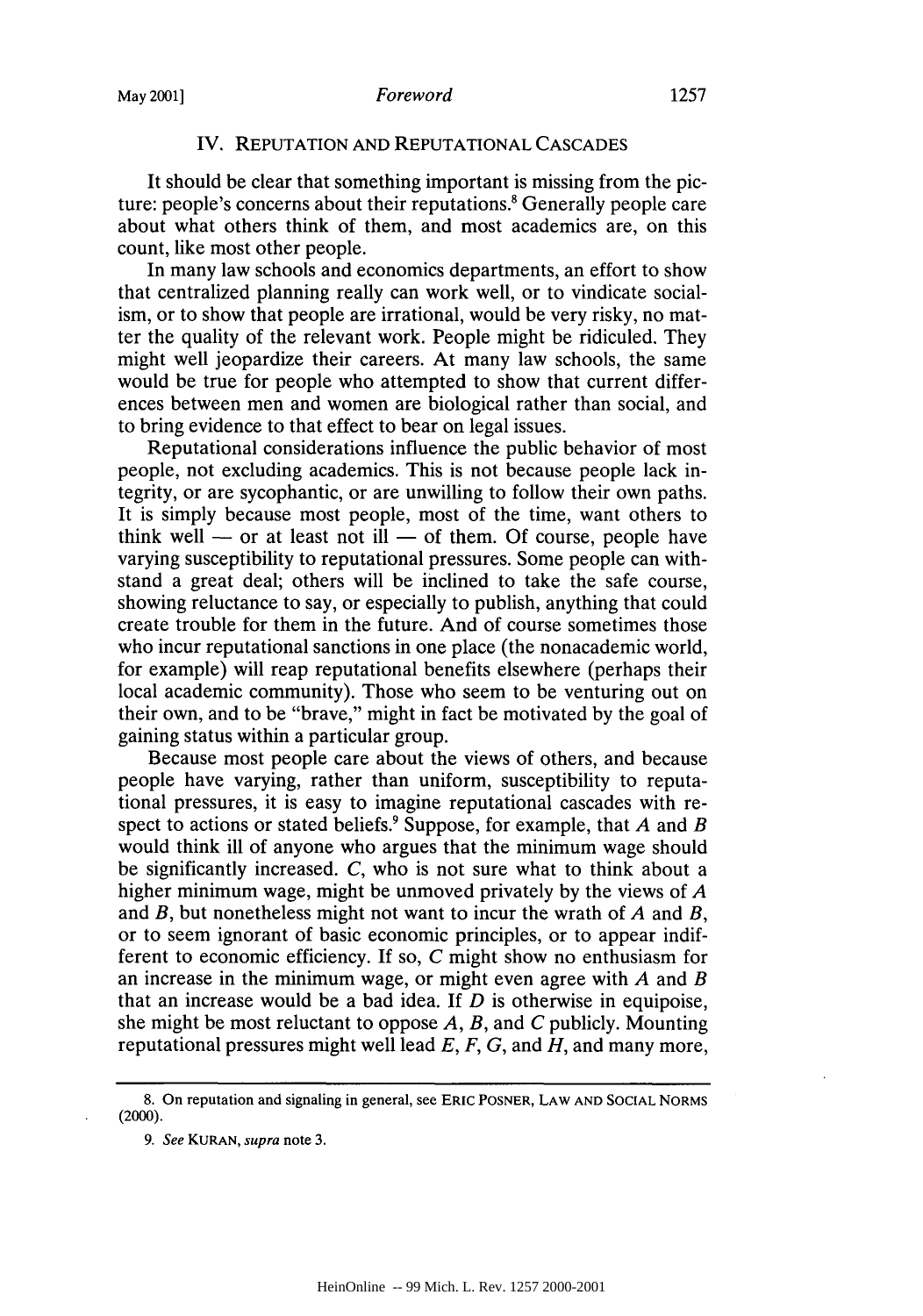to join the bandwagon. Eventually a large number of people might speak as if the minimum wage should not be increased. The result would be to affect academic discussion of government's role in the labor market, including the treatment of this topic in articles and books.

Here, too, a highly stylized example seems to help account for many shifts in the academic world. The rise of feminism within legal academia undoubtedly has a great deal to do with reputational and informational incentives. In the early 1980s, those who expressed contempt for feminist scholarship were rarely punished for doing so, and were sometimes rewarded. Currently those who express contempt for feminist scholarship generally (of course not always) put their reputation in considerable danger: If a young academic chooses to write on certain topics, or from certain points of view, the reputational sanctions might be quite severe. At the University of Chicago Law School, I cannot recall many faculty members expressing public support for a substantial increase in the minimum wage, though I would not be surprised if more than one faculty member actually believes that such an increase would be a good idea. Five years ago, those who borrowed from behavioral economics were viewed with considerable suspicion inside the world of law and economics; through a cascade effect, this is decreasingly true.

It follows that "political correctness" is hardly a narrow phenomenon involving the practices of left-leaning academics. Wherever reputational pressures are in place, a form of "political correctness" will discipline action and public statements. Reputational cascades are a possible consequence.

## V. GROUP POLARIZATION AND ACADEMIC "SCHOOLS"

A closely related phenomenon helps explain the initial growth of academic fashions and gives some guidance on how to create, and how not to create, an academic "school." The phenomenon is that of *group polarization."* In brief, the idea behind group polarization is that when a group of people engages in deliberation, group members *will move toward a more extreme position in line with their predeliberation inclinations.* This is the typical pattern among deliberating bodies. Thus, for example, a group of Federalist Society members, inclined to support originalism, is likely to be extremely enthusiastic about originalism after discussing it with one another. So, too, a semiformal organization of law professors, meeting once a month, is likely to emerge with a stronger commitment to critical race theory if its members are inclined, before discussion, to be favorably disposed toward critical race theory. It would be easy to multiply examples.

<sup>10.</sup> *See* ROGER BROWN, **SOCIAL** PSYCHOLOGY (2d ed. 1986); Cass R. Sunstein, *Deliberative Trouble: Why Groups Go to Extremes,* **110** YALE **L.J.** 71 (2000).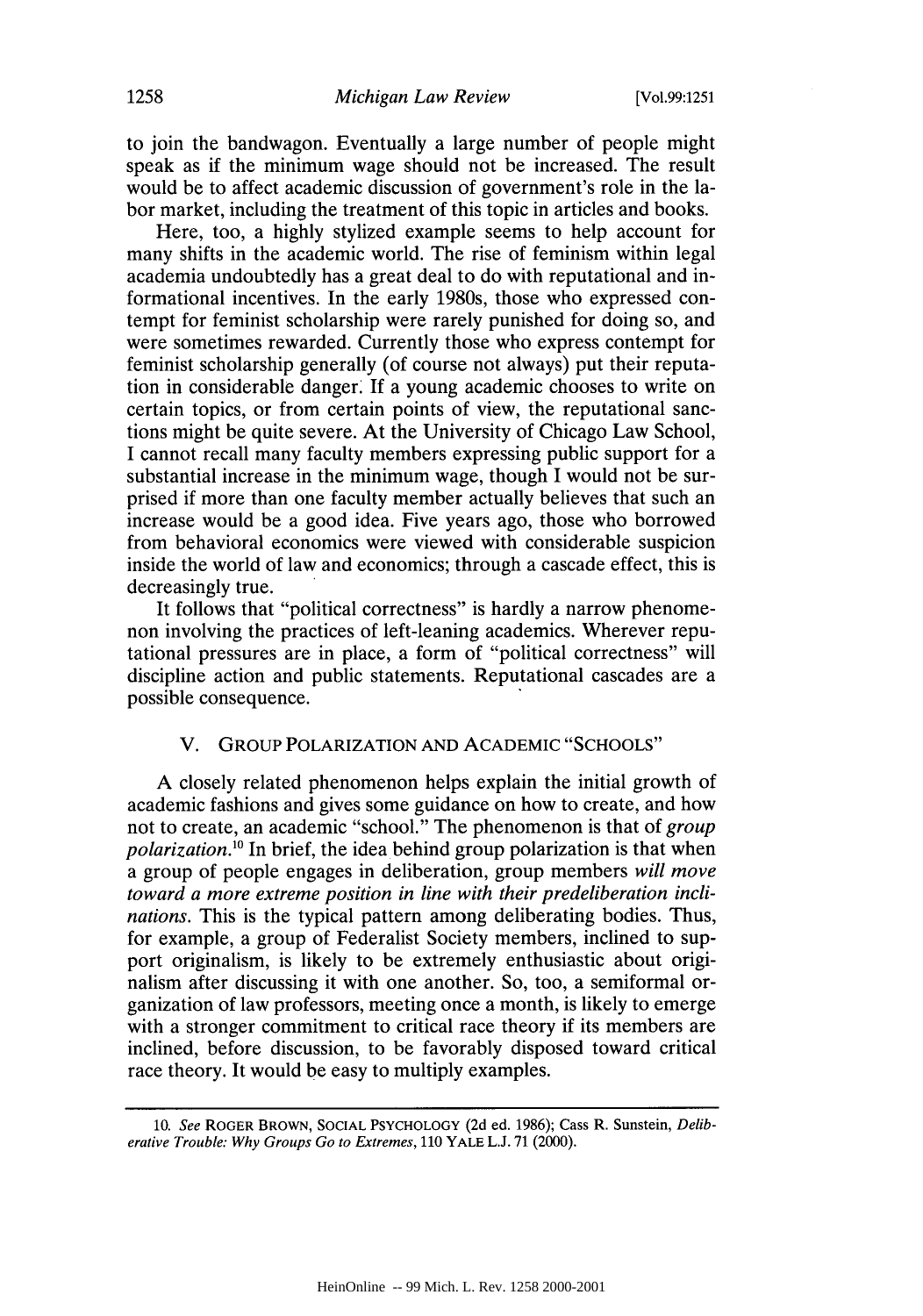#### *Foreword* May 2001] **1259**

Massive evidence, from many different countries, supports the basic prediction. Why does group polarization occur? Though no cascade need be involved, $<sup>11</sup>$  the two principal explanations are close to the ex-</sup> planations for informational and reputational cascades. The first involves informational influences. In a deliberating group with an initial tendency in favor of *X* and against Y, there will be a disproportionate number of arguments in favor of  $X$ , simply because most people will speak out on behalf of *X.* Group members will have thought of some, but not all, of the arguments in that direction. After deliberating, the arguments for *X* will seem stronger to individual members, and the arguments for *Y* will seem even weaker. It is to be expected that discussion will move people to a more extreme form of their original enthusiasm for *X.*

The second explanation for group polarization points to social influences. Most people, emphatically including professors of law, care about their reputations and their self-conception. Suppose, for example, that you are inclined to think that affirmative action does not offend the Constitution, but you are not entirely sure; suppose too that you find yourself in a group that also rejects the idea that affirmative action offends the Constitution. If you think of yourself as the sort of person who is, more than most, inclined to support the constitutionality of affirmative action programs, you might move a bit, if only to maintain your reputation within the group and your self-conception on the issue at hand. The evidence strongly supports the proposition that this happens. $12$ 

In the academic context, the lesson is simple. A group of likeminded people, thinking about some issue or topic, is highly likely to move toward a more extreme position, not merely fortifying but amplifying their predeliberation inclinations. Through this route, it is possible to make some progress in understanding the creation and effects of academic "schools." In the early 1980s, for example, the critical legal studies movement flourished at Harvard Law School in particular, no doubt in part because of the presence of members who talked a great deal with one another and fueled their predeliberation inclinations. Several influential books emerged from these discussions."3 In roughly the same period, the Federalist Society was created at Chicago and Yale, and the existence of a group of like-minded people undoubtedly helped to fuel certain commitments. In fact, it is reasonable to speculate that the growth of conservative legal thought, within both faculties and student groups, has had a great deal to do with the exis-

<sup>11.</sup> This is because group polarization can result from simultaneous independent influences on group members.

<sup>12.</sup> *See* BROWN, *supra* note 10.

<sup>13.</sup> *See, e.g.,* ROBERTO UNGER, THE CRITICAL LEGAL STUDIES MOVEMENT (1985).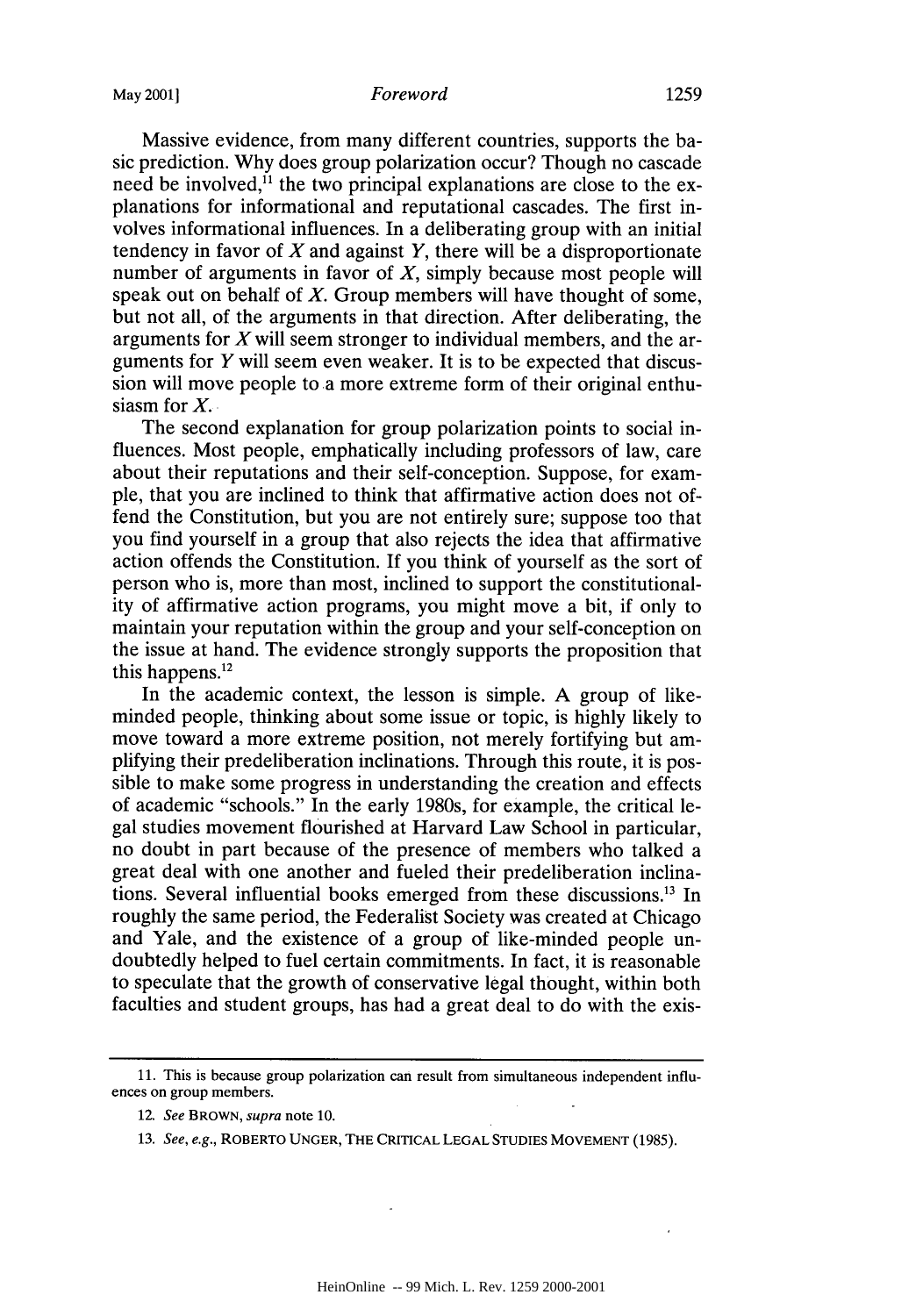tence of a collection of people who are relatively well-organized and who are able to ensure that like-minded people can find some kind of home.

#### VI. QUALIFICATIONS, EXTENSIONS, IMPLICATIONS

Informational and reputational influences, as well as group polarization, play a significant role in academic life. Cascade effects are present here as elsewhere. For this reason, we should expect a large number of fads and fashions in the academic study of law. I would predict, for example, that a citation analysis would show many academic "bubbles" — rapid rises and declines in references to certain ideas and people.14 But this basic sketch omits important parts of the overall picture.

#### *A. Leaders, Followers, Polarizers*

With respect to both informational signals and reputational pressures, all people are not created equal. Some carry more weight than others. For example, the signals sent by well-known academics, and academics at well-known schools, are likely to be especially loud. **If** faculty members at Yale end up endorsing a new method for understanding law, there might seem to be particularly good reason to take that method seriously. And it is less likely that people who embrace the method will face the kind of reputational sanction that could be imposed if the method were being used at a little-known school. Those who are in a position to start cascades operate as leaders, above all because of the social amplification of their voices.15 Note that this amplification can occur independently of the merits of the argument being made. In listening carefully to well-known people, or to people at wellknown schools, followers are probably behaving rationally, because such people are unusually likely to be interesting or correct, simply as a statistical matter. But there are no guarantees here, and hence arguments can be amplified even if they are meritless. (Perhaps the resulting bubble will eventually pop, as discussed below.)

Some of the relevant leaders are simply saying what they think to be true; others affirmatively want followers, perhaps because they seek status, or perhaps because they want to ensure that their ideas are disseminated. Such people take steps self-consciously to promote cascade effects, perhaps by organizing conferences, reading groups, or even journals. More specifically, we can describe as "polarization entrepreneurs" those people who foster deliberative groups of like-

<sup>14.</sup> Some support can be found in Robert Ellickson, *Trends in Legal Scholarship: A Statistical Study,* 29 J. **LEGAL STUD.** 517, 527 (2000).

**<sup>15.</sup>** *Cf.* GARY BECKER **&** KEVIN MURPHY, **SOCIAL** ECONOMICS 140-43 (2001).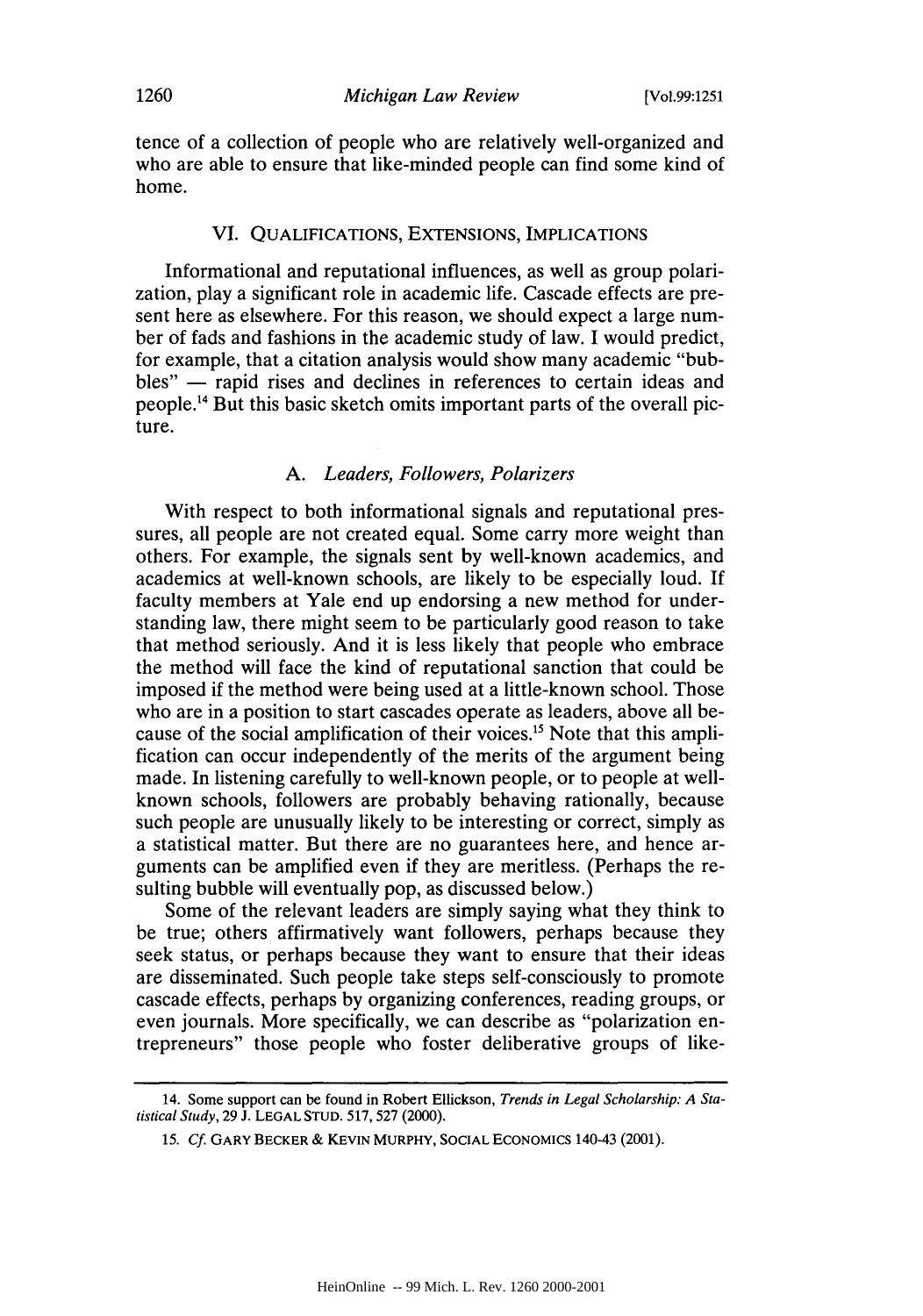#### *Foreword* May 2001] **1261**

minded people and ensure that participants share a common methodology or point of view. Exclusion of outsiders, and inclusion of a large number of insiders, is an important component of this strategy.

An obvious implication is that if the goal is to spread ideas, it is probably best to begin by promoting discussion among groups of likeminded people. If members of such groups speak mostly or only to one another, views might become entrenched, and the entrenchment among the views of increasingly large groups might initiate a cascade effect. A much worse strategy  $-$  often a doomed strategy  $-$  is to ensure that people with new ideas are placed in heterogeneous groups, where their ideas are unlikely to travel, or might be squelched, or might even be subject to self-silencing.

In fact, the forces here are compounded by another: the availability heuristic. It is well known that certain facts and ideas are cognitively "available," or highly salient, and that this cognitive availability can exert a large influence on beliefs and decisions.<sup>16</sup> If a leader, or an idea, ends up widely known, through independent decisions or through cascade effects, dramatic changes in scholarly paths can be expected.

#### *B. Starting and Stopping Cascades*

Some people are relatively immune to the influences discussed here. As I have suggested, people who are confident about their views are especially likely to resist informational and reputational incentives. The point suggests that in some arenas, cascades are likely to arise quite infrequently. Academic areas are highly variable on this count, and academics in some domains have a great deal of confidence, which immunizes themselves from cascade effects. In fields with wellestablished methods and goals, we should expect cascades to be uncommon. In the sciences, for example, large-scale shifts certainly occur, but the existence of settled methods makes cascade effects unlikely<sup>17</sup> - far less probable than in, for example, comparative literature. Law, economics, and psychology are perhaps intermediate cases.

This point raises an important question: When and why do academic cascades start and stop? A crucial reason has to do with *external shocks.* Suppose, for example, that a group of people believes some fact. Suppose that evidence shows that the belief is false. The belief will fade because it has been demonstrated to be wrong.

But external shocks can take many different forms. Sometimes academic trends, especially in law, have nothing to do with demon-

<sup>16.</sup> *See* **JONATHAN** BARON, **THINKING AND DECIDING** (3d ed. 2000).

**<sup>17.</sup>** This is a possible reading of THOMAS **KUHN,** THE STRUCTURE OF SCIENTIFIC **REVOLUTION (1970).**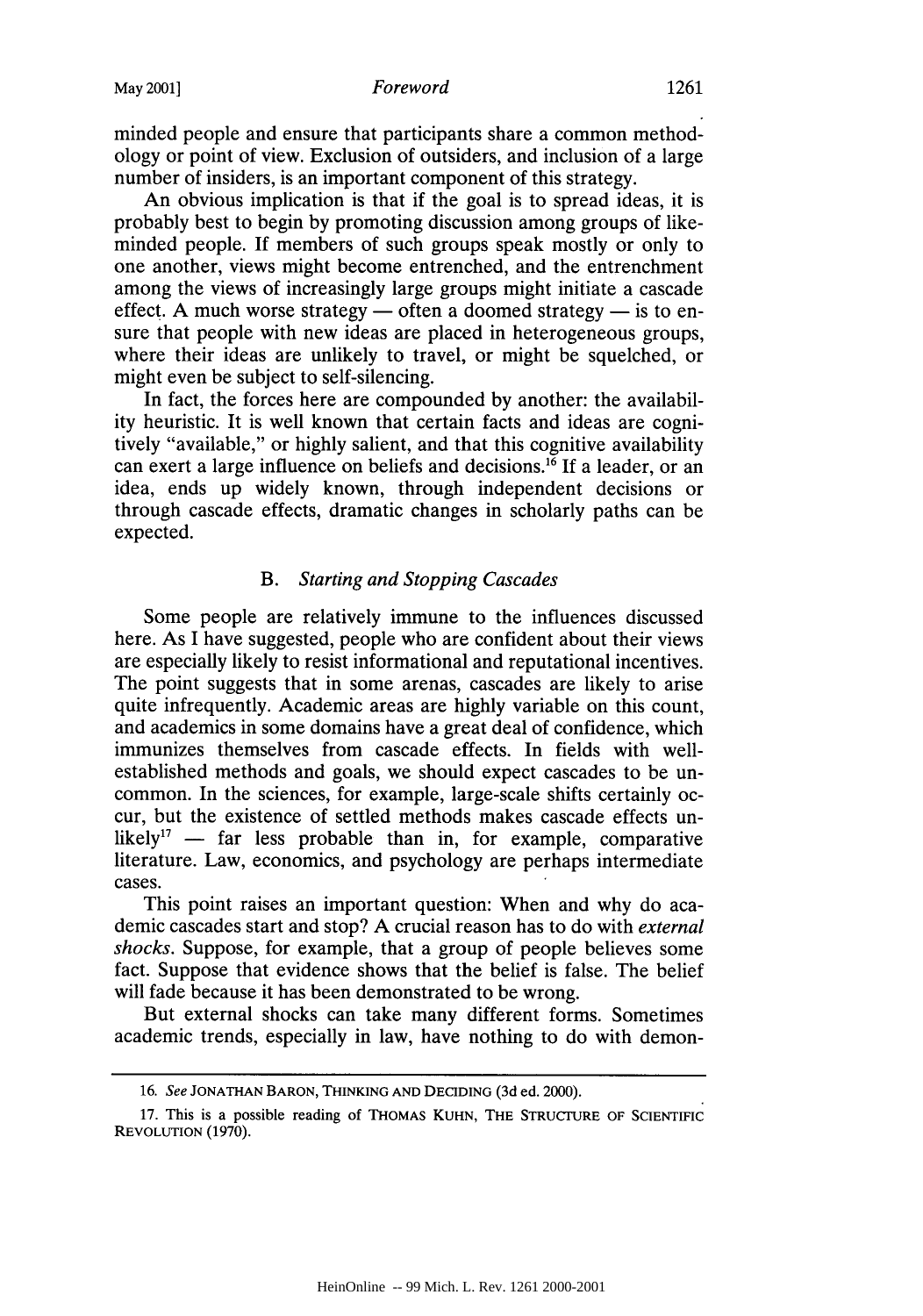strated fact, but are greatly affected by what happens outside of the academic domain. For example, the selection of Antonin Scalia to be a member of the Supreme Court undoubtedly had a great deal to do with the legitimation of originalism **and** textualism, methods favored by Justice Scalia. This is partly because Justice Scalia's opinions provided a kind of focal point for academic debate; it is also because his office conferred a kind of legitimacy on arguments that might otherwise be easy to dismiss. Nor is it irrelevant that some of Justice Scalia's law clerks became academics. In fact, a significant source of informational and reputational influences will come, directly and indirectly, from the selection of Supreme Court clerks, and from the choice, among clerks of particular justices, to become law professors. In a previous generation, the law clerks of Felix Frankfurter, greatly influenced by Frankfurter, became influential academics; the same appears to be true of Scalia clerks today.

More generally, the 1980 election of President Reagan made it most unlikely that the Supreme Court would continue to use the Equal Protection and Due Process Clauses as bases for announcing a series of new rights for disadvantaged people. Sensibly enough, academics interested in social reform showed decreasing interest in elaborating legal doctrine for that purpose. Perhaps the rise of interest in constitutional deliberation outside of the courtroom had something to do with the Court's lack of receptivity to the professors' arguments. Perhaps diminished interest in judicial review had something to do with the changing composition of the Court.<sup>18</sup> Highly visible public events with legal dimensions, such as the 1998 Clinton impeachment and the 2000 postelection struggle between George W. Bush and **Al** Gore, will inevitably affect people's choice of what to write about. (Perhaps *Bush v. Gore* will inaugurate a new era of neorealism, questioning the division between law and politics.) Academics may or may not follow the election returns, but in law, the election returns can set the academic agenda.

Other external shocks can come from developments in adjacent fields. If, for example, economists show a great deal of interest in the idea of spontaneous ordering, academic lawyers are likely to show an interest in that topic, too. Part of the reason is informational: the fact that a certain topic interests economists is likely to be important to academic lawyers, many of whom care about what economists think. If there is a resurgence of interest in utilitarianism within philosophy, law professors are likely to write about utilitarianism. The extraordinary interest in the work of John Rawls confirms this point. Critical theory provides another case in point, with Jurgen Habermas and Michel Foucault, for example, exerting a significant influence on legal

**<sup>18.</sup>** *See* MARK **TUSHNET, TAKING THE CONSTITUTION** AWAY FROM **THE COURT (1999).**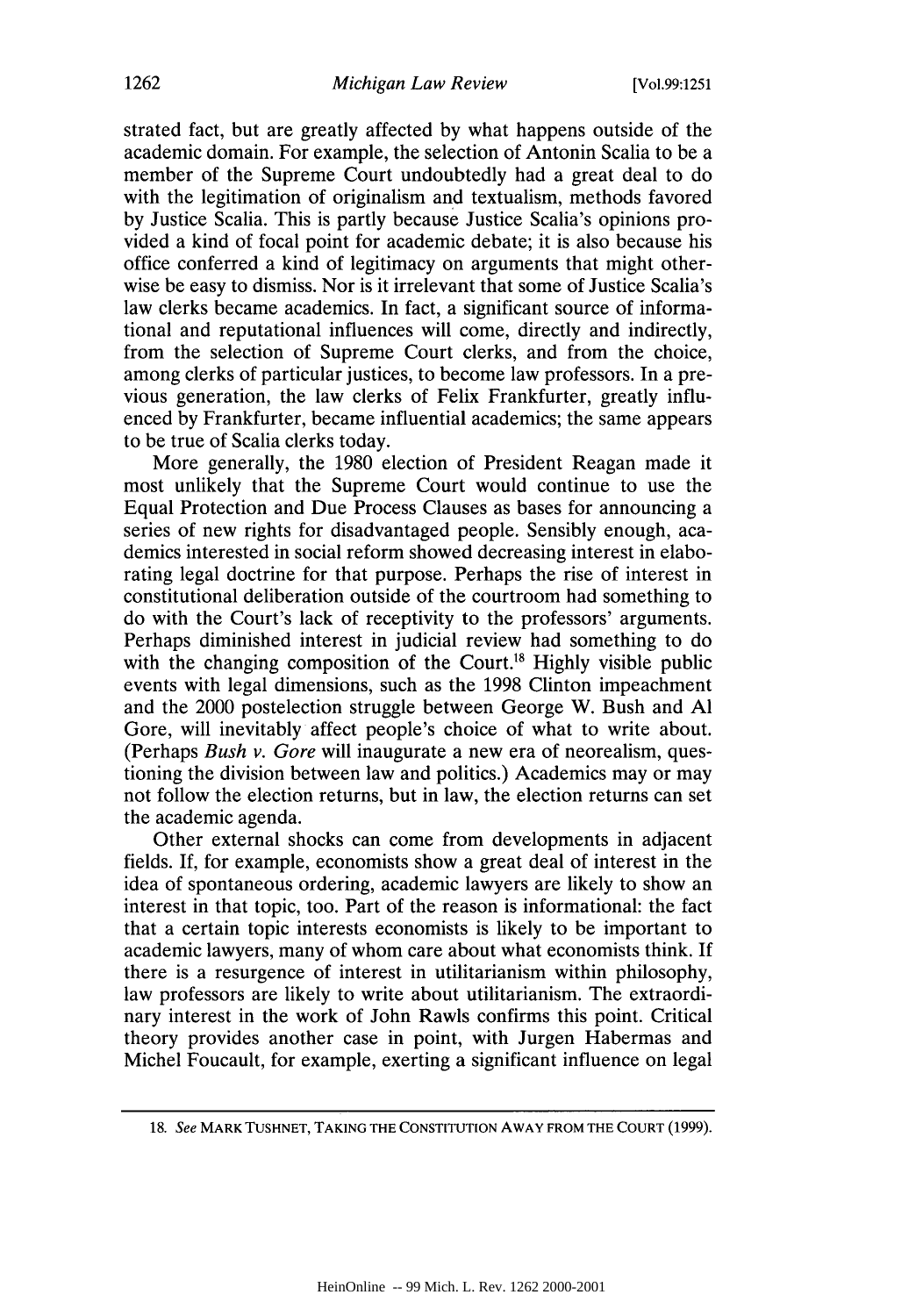scholarship by virtue of their prominence within closely related fields. Of course, developments within adjacent fields might well be a product of the kinds of influences discussed here.

There is a final issue, perhaps in tension with the general argument offered thus far. It is useful to distinguish between ideas and methods on which multiple people can build for a long time, and ideas and methods that do not lead to much in the way of further work.19 The notion that people are rational, self-interested profit maximizers is fertile, in the sense that it has applications to many domains of law, helping to produce predictions that can be tested and used. Though it is too early to say, I believe that the same is true for the notion that people are boundedly rational, and also for the claim that people are not only self-interested.<sup>20</sup> The idea that law is pervasively based on male practices and understandings is also easily used as a basis for assessing, or reassessing, many domains of law. But some claims tend to "burn out," in the sense that once they have been voiced, there is little that can be done with them, even if they are true. Perhaps this is the case for the contention that law is "political," an important and illuminating partial truth, but one with which it is not easy, in the aftermath of legal realism, to do a great deal of illuminating further work.

#### CONCLUSION: THE MARKETPLACE OF IDEAS

Academics, like everyone else, are susceptible to informational and reputational influences, and cascade effects are as likely to be found in the academic domain as elsewhere. Notwithstanding the expertise and confidence of many academics, academic life has its own fads and fashions, and the factors discussed here play a role in their development. I believe that these factors have played a role in many trends in legal theory, including critical legal studies, economic analysis of law, feminism, textualism and originalism in constitutional law, critical race theory, rights-based accounts associated with Ronald Dworkin and others (many at New York University), law and literature, and (more recently) behavioral law and economics.

By way of conclusion, it is worth emphasizing that the basic account contains both a prescription and a cautionary note. The prescription is that those who seek to promote ideas will do best to ensure, above all, that those ideas have an opportunity to develop through frequent discussions among like-minded people. Most would-

<sup>19.</sup> *Cf.* the discussion of progressive and degenerate research programs in Imre Lakatos, *Falsification and the Methodology of Scientific Research Programmes, in* CRITICISM **AND** THE GROWTH OF **KNOWLEDGE** (Imre Lakatos & Alan Musgrave eds., 1970).

<sup>20.</sup> *See* RICHARD THALER, **QUASI-RATIONAL ECONOMICS (1991);** BEHAVIORAL LAW **AND** ECONOMICS (Cass R. Sunstein ed., 2000).